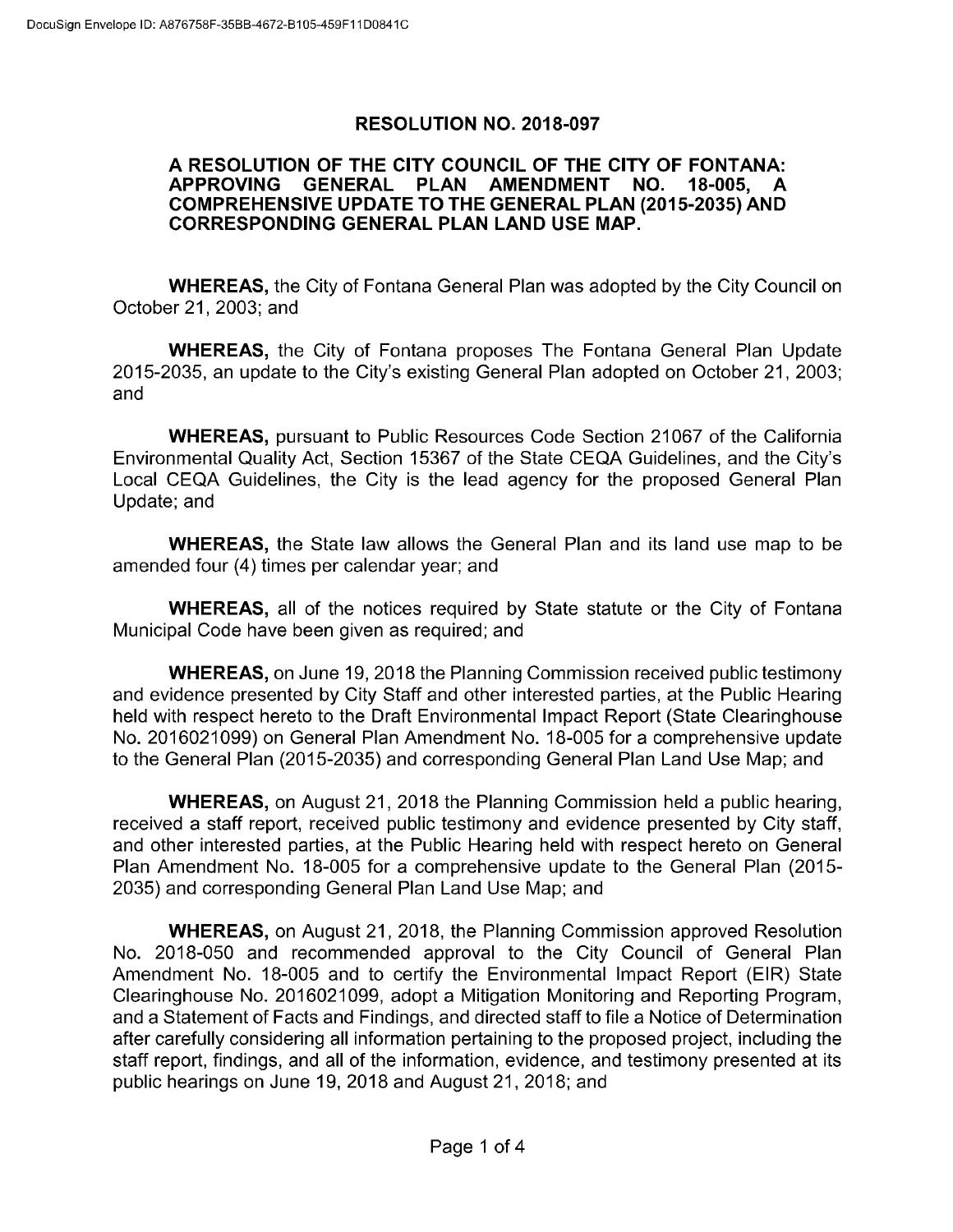Resolution No. 2018-097

WHEREAS, on September 12, 2018, the City, its expert consultant, and counsel with the City Attorney, met with a representative of the California Attorney General's Office with regards to the Environmental Justice goals and policies contained in the General Plan Update; and

WHEREAS, on September 25, 2018, the City Council's hearing on the General Plan Update and Final EIR was continued to November 13, 2018 so that staff could continue to discuss the Environmental Justice goals and policies contained in the General Plan Update with the California Attorney General's Office; and

WHEREAS, on October 8, 2018, the City released an Environmental Justice Component to be included in the General Plan Update as " Appendix Six" and noticed a Community Meeting for October 15, 2018 to take comments and questions on that Appendix Six; and

WHEREAS, on October 15, 2018, staff held a Community Meeting to take comments and questions on Appendix Six; and

WHEREAS, all comments and questions received at the October 15, 2018 Community Meeting have been addressed in the Staff Report for the City Council's November 13, 2018 hearing on the proposed General Plan Update; and

WHEREAS, on November 13, 2018, the City Council held a public hearing on the proposed General Plan Update, received the staff report, received public testimony and evidence presented by City Staff and other interested parties, at which all persons wishing to testify were heard; and

WHEREAS, this resolution shall become effective on the date of adoption.

NOW, THEREFORE, BE IT RESOLVED, determined, and ordered by the City Council of the City of Fontana that the following General Plan Amendment is hereby approved:

Section 1. Approve General Plan Amendment No. 18-005 (associated with EIR Certification ( State Clearinghouse No. 2016021099), for a comprehensive update to the General Plan ( 2015-2035) and corresponding General Plan Land Use Map as shown on Exhibit "A" incorporated by reference herein (a large, full-scale map is attached under separate cover for detailed reference); and,

APPROVED AND ADOPTED this 13<sup>th</sup> day of November 2018.

### READ AND APPROVED AS TO LEGAL FORM;

Jeff Balling DocuSigned by: 0656A1483C6E407

City Attorney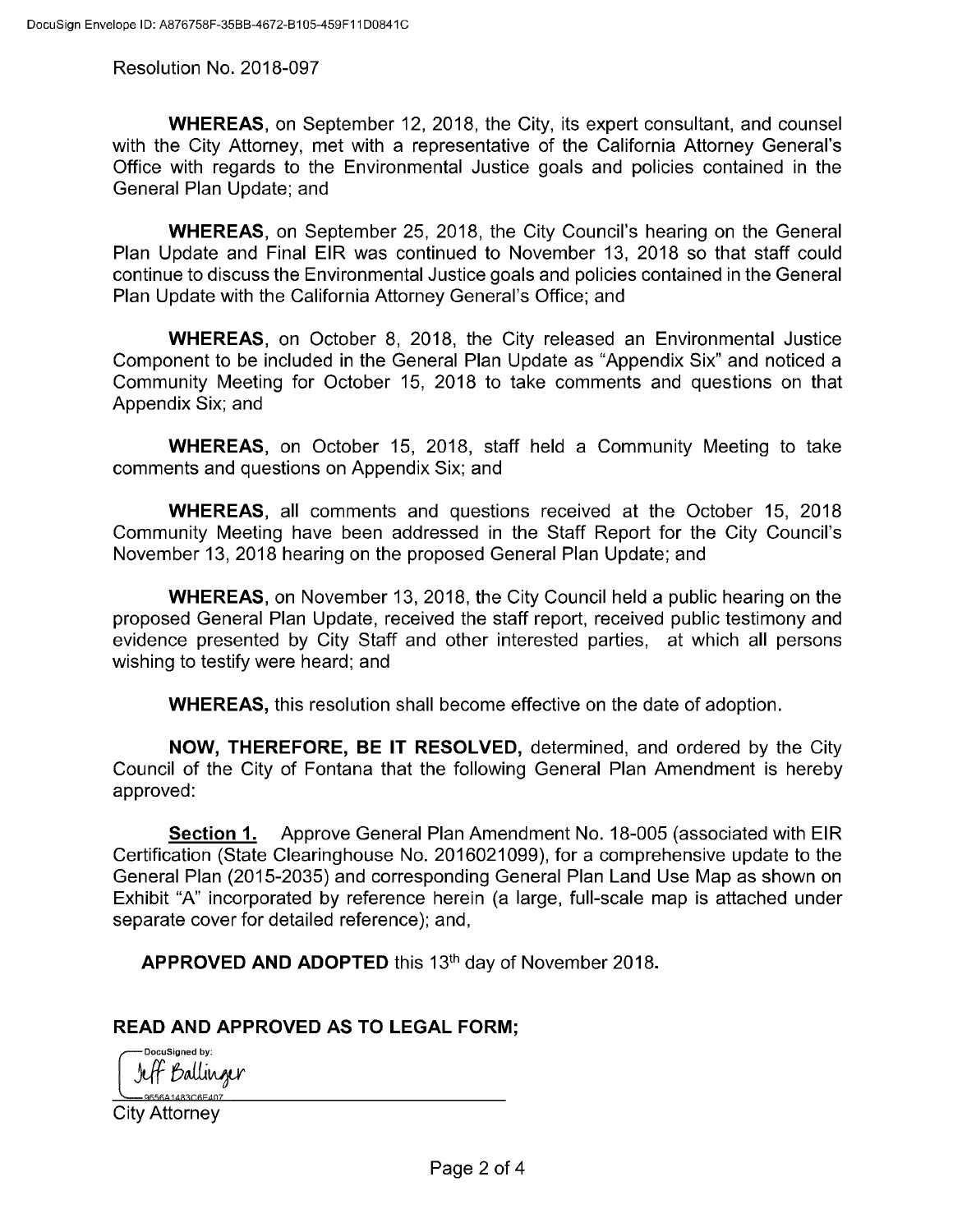Resolution No. 2018-097

### ATTEST:

I, Tonia Lewis, City Clerk of the City of Fontana and Ex- Officio Clerk of the City Council, do hereby certify that the foregoing resolution is the actual resolution duly and regularly adopted by the City of Fontana at a regular meeting thereof, held on the 13<sup>th</sup> day of November 2018 by the following vote to wit:

AYES: Mayor Warren, Mayor Pro Tem Roberts, Council Members Tahan, and Armendarez

NOES: Council Member Sandoval ABSENT: ABSTAIN:

DocuSigned by: Toni Lewis

EDSENSOFT BAT7754F5...<br>City Clerk of the City of Fontana

DocuSigned by:

9B<del>476DAD890D</del> Mayor of the City of Fontana

### ATTEST:

DocuSigned by: Toni Lewis

LebcDCFDA17754 City Clerk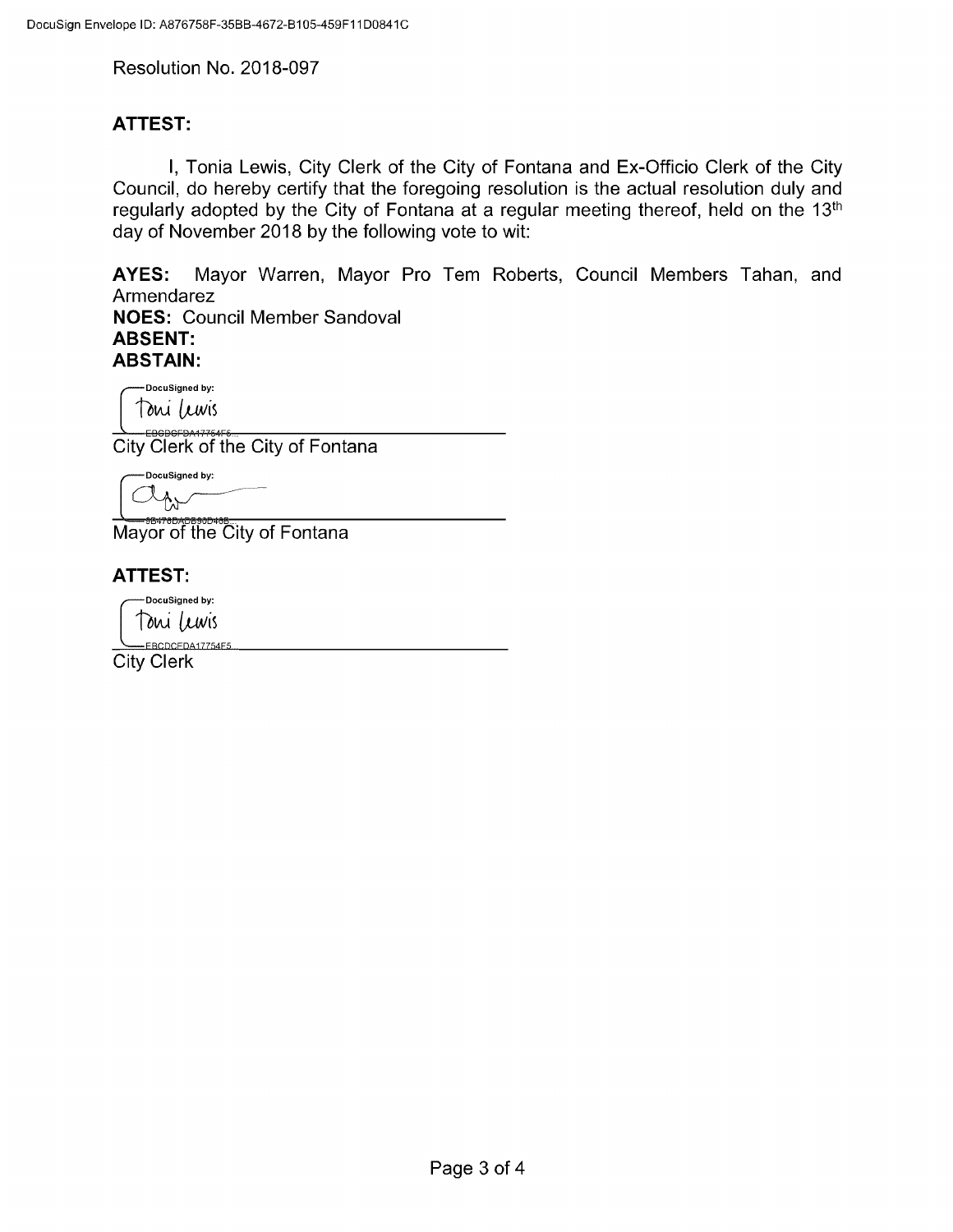Resolution No. 2018-097

# PROPOSED GENERAL PLAN LAND USE MAP EXHIBIT "A"

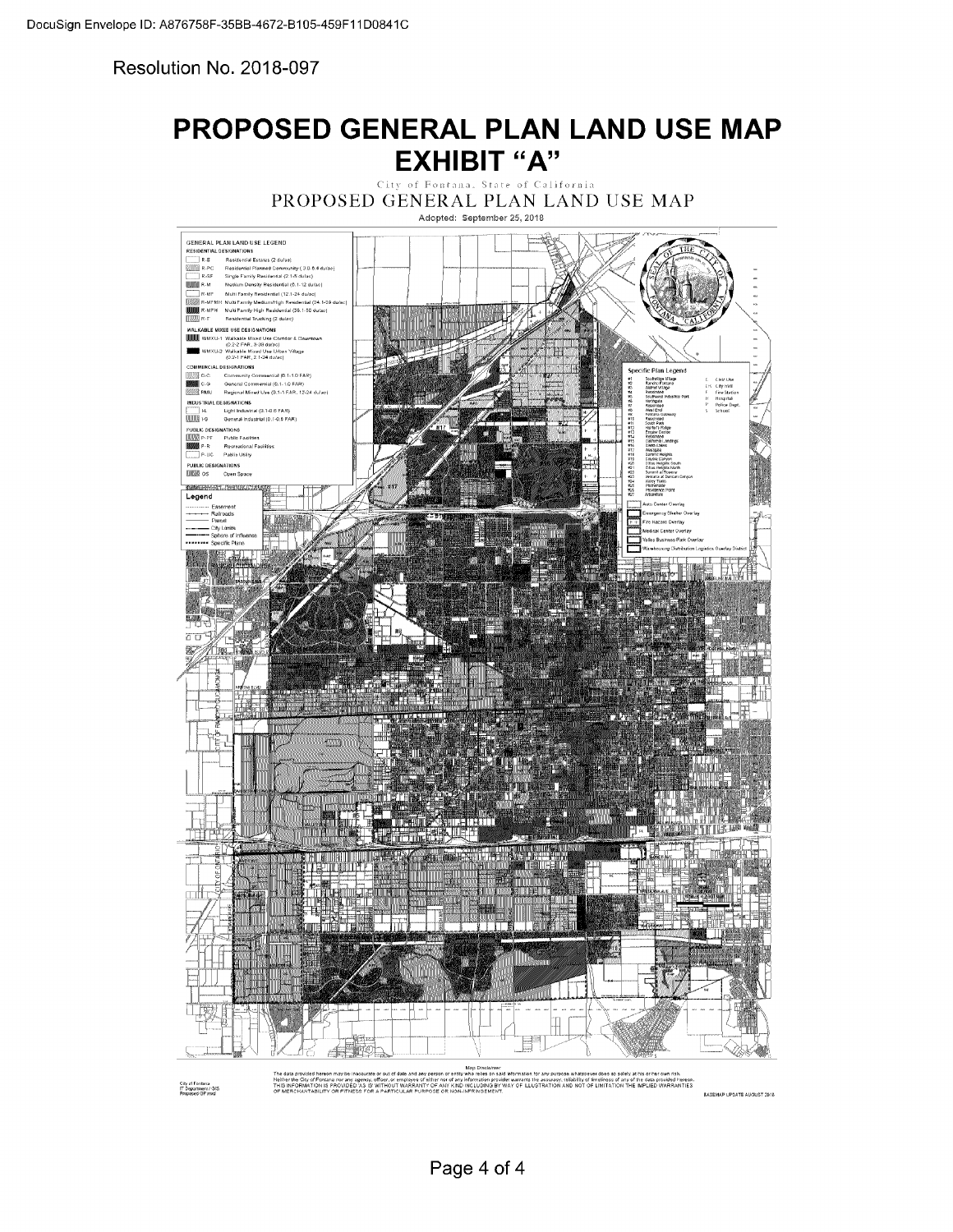

### Certificate Of Completion

Envelope Id: A876758F35BB4672B105459F11D0841C Subject: Please DocuSign: Reso 2018-097 CC approving GPA 18-005.pdf Source Envelope: Document Pages: 4 Signatures: 4 Certificate Pages: 5 Initials: 0 AutoNav: Enabled Envelopeld Stamping: Enabled Time Zone: (UTC-08:00) Pacific Time (US & Canada)

### Record Tracking

Status: Original 11/27/2018 7:33:30 AM

### Signer Events

Jeff Ballinger

None)

jeff. ballinger@bbklaw. com Security Level: Email, Account Authentication

### Electronic Record and Signature Disclosure: Accepted: 2/6/2017 5:14:58 PM

ID: 49bce3bd- df4d- 4cff- 8659- 0af6d478de62

Acquanetta Warren

awarren@fontana. org

Security Level: Email, Account Authentication None)

### Electronic Record and Signature Disclosure: Accepted: 11/27/2018 2:25:01 PM

ID: 57e943b1- 2e2a-4770-96d6-c78b24322bac

Toni Lewis tlewis@fontana. org City Clerk City of Fontana Security Level: Email, Account Authentication None)

Electronic Record and Signature Disclosure: Not Offered via DocuSign

| In Person Signer Events             | <b>Signature</b> |
|-------------------------------------|------------------|
| <b>Editor Delivery Events</b>       | Status           |
| <b>Agent Delivery Events</b>        | Status           |
| <b>Intermediary Delivery Events</b> | <b>Status</b>    |
| <b>Certified Delivery Events</b>    | Status           |

Holder: City Clerk clerks@fontana. org

### **Signature**

DocuSigned by: Jeff Ballinger 9656A1483C6E407...

Signature Adoption: Pre -selected Style Using IP Address: 74. 116. 243. 2

C<sub>9B476DADB90D46B</sub> DocuSigned by:

Signature Adoption: Drawn on Device Using IP Address: 174. 212. 11. 66 Signed using mobile

COCFDA17754F5... DocuSigned by: Toni Luvis

Signature Adoption: Pre - selected Style Using IP Address: 192. 146. 186. 96

Sent: 11/27/2018 2:18:29 PM Viewed: 11/27/2018 2:25:01 PM Signed: 11/27/2018 2:25:20 PM

Status: Completed

Envelope Originator:

8353 Sierra Avenue Fontana, CA 92335 clerks@fontana. org IP Address: 192. 146. 186. 96

Location: DocuSign

Sent: 11/27/2018 7:33:34 AM Viewed: 11/27/2018 2:18:10 PM Signed: 11/27/2018 2:18:27 PM

Timestamp

City Clerk

Sent: 11/27/2018 2:25:21 PM Viewed: 11/27/2018 5:13:43 PM Signed: 11/27/2018 5:13:55 PM

Timestamp Timestamp Timestamp Timestamp Timestamp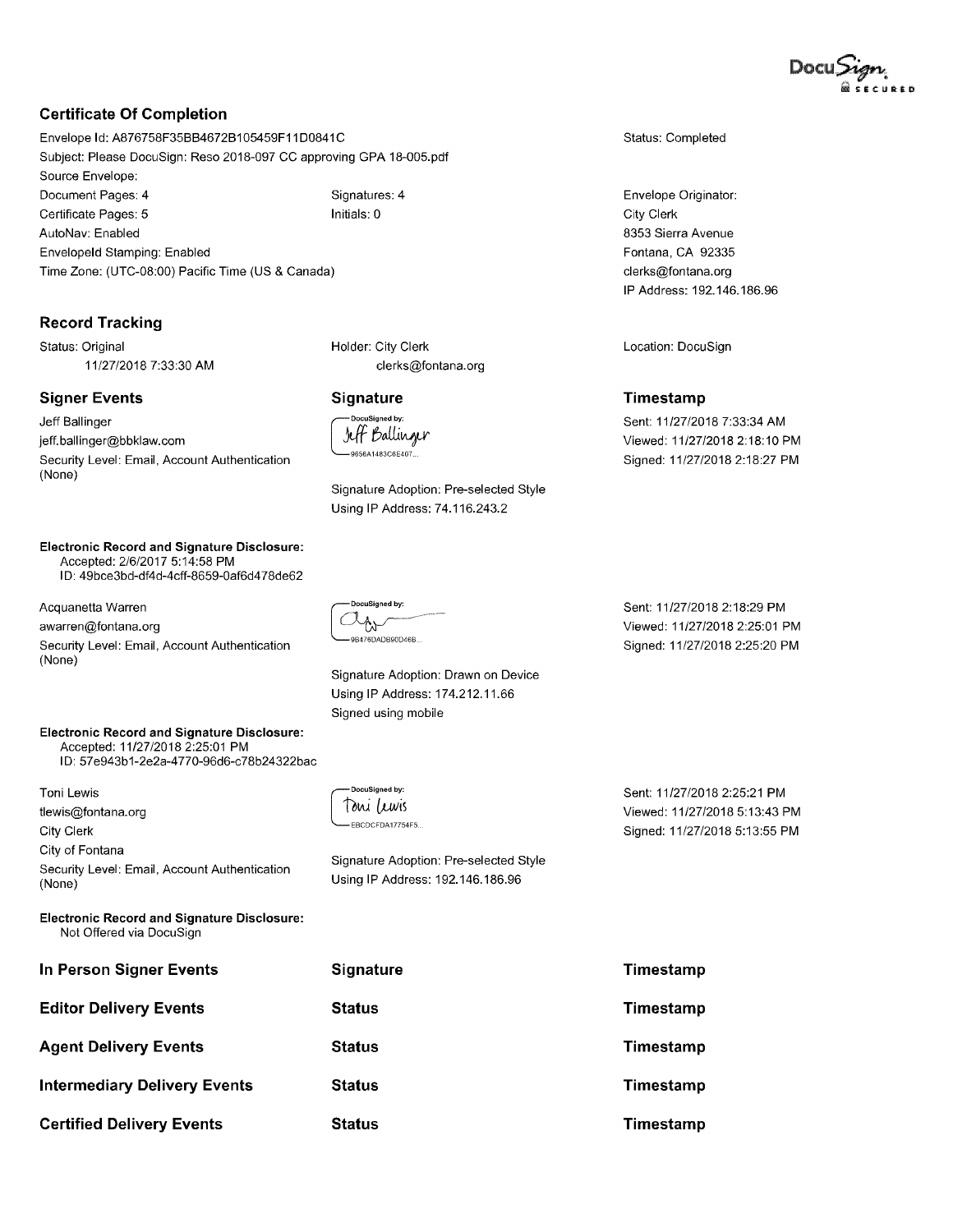### Carbon Copy Events

Evelyne Ssenkoloto

essenkol@fontana. org

Security Level: Email, Account Authentication None)

Electronic Record and Signature Disclosure: Not Offered via DocuSign

Susana Gallardo

sgallardo@fontana. org

Security Level: Email, Account Authentication None)

Electronic Record and Signature Disclosure: Not Offered via DocuSign

Kimberly Solorio

ksolorio@fontana. org

Security Level: Email, Account Authentication None)

Electronic Record and Signature Disclosure: Not Offered via DocuSign

Kathy Kasinger

kkasinger@fontana. org

Security Level: Email, Account Authentication None)

Electronic Record and Signature Disclosure: Not Offered via DocuSign

### Notary Events Signature Timestamp

### Envelope Summary Events Status Timestamps

### Electronic Record and Signature Disclosure

**Status** 

# COPIED

COPIED

## Timestamp

Sent: 11/27/2018 5:13:56 PM

Sent: 11/27/2018 5:13:56 PM

Sent: 11/27/2018 5:13:56 PM

Sent: 11/27/2018 5:13:56 PM Viewed: 11/28/2018 7:58:56 AM

Envelope Sent **Accord 2018 11/27/2018 5:13:56 PM** Hashed/Encrypted **11/27/2018 5:13:56 PM** Certified Delivered **Security Checked** 11/27/2018 5:13:56 PM Signing Complete Security Checked 11/27/2018 5:13:56 PM Completed Completed Security Checked 31/27/2018 5:13:56 PM

Payment Events **Status** Status **Status** Status Timestamps

COPIED

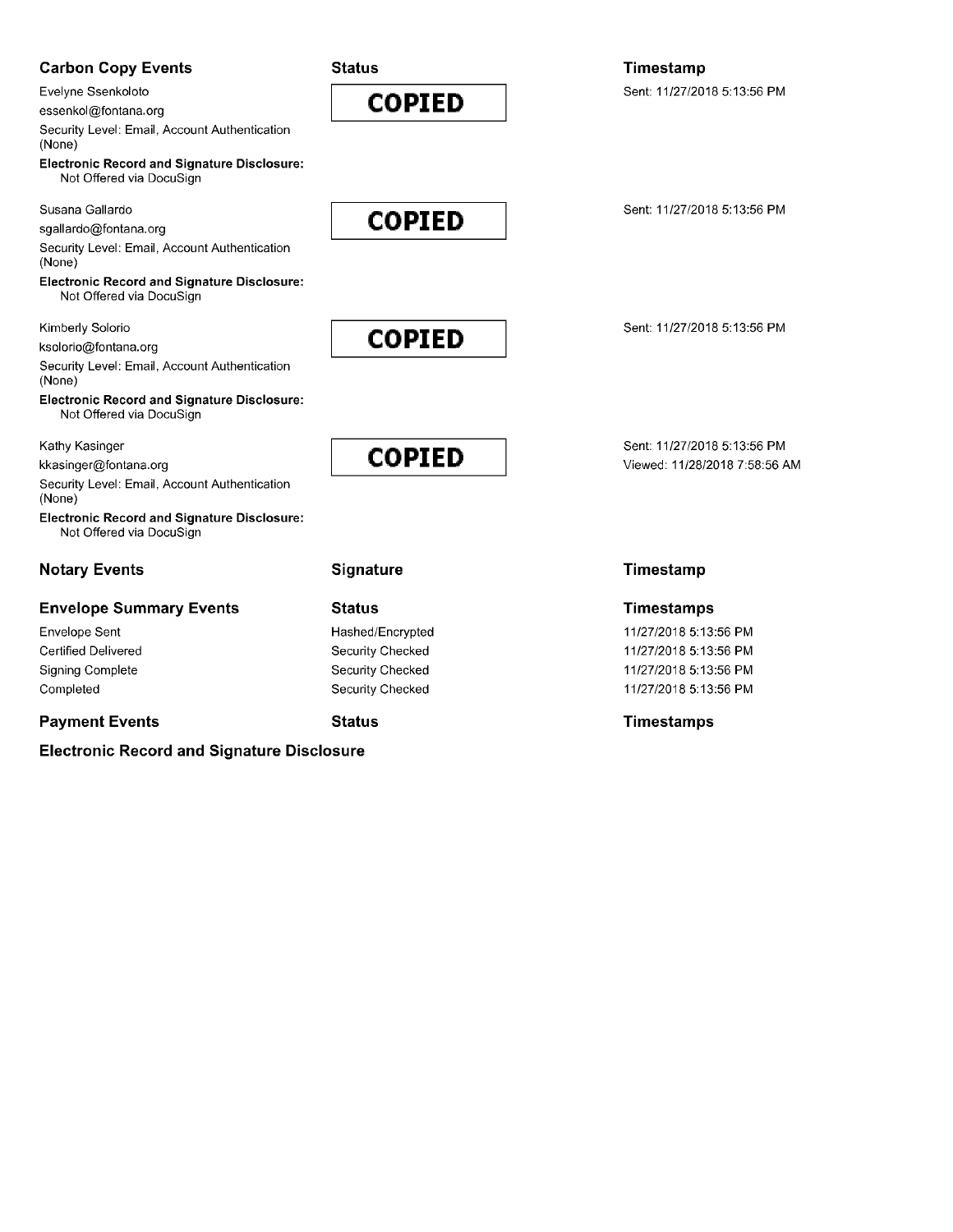### ELECTRONIC RECORD AND SIGNATURE DISCLOSURE

From time to time, City of Fontana ( we, us or Company) may be required by law to provide to you certain written notices or disclosures. Described below are the terms and conditions for providing to you such notices and disclosures electronically through your DocuSign, Inc. DocuSign) Express user account. Please read the information below carefully and thoroughly, and if you can access this information electronically to your satisfaction and agree to these terms and conditions, please confirm your agreement by clicking the 'I agree' button at the bottom of this document.

### Getting paper copies

At any time, you may request from us a paper copy of any record provided or made available electronically to you by us. For such copies, as long as you are an authorized user of the DocuSign system you will have the ability to download and print any documents we send to you through your DocuSign user account for a limited period of time (usually 30 days) after such documents are first sent to you. After such time, if you wish for us to send you paper copies of any such documents from our office to you, you will be charged a \$0.00 per-page fee. You may request delivery of such paper copies from us by following the procedure described below.

### Withdrawing your consent

If you decide to receive notices and disclosures from us electronically, you may at any time change your mind and tell us that thereafter you want to receive required notices and disclosures only in paper format. How you must inform us of your decision to receive future notices and disclosure in paper format and withdraw your consent to receive notices and disclosures electronically is described below.

### Consequences of changing your mind

If you elect to receive required notices and disclosures only in paper format, it will slow the speed at which we can complete certain steps in transactions with you and delivering services to you because we will need first to send the required notices or disclosures to you in paper format, and then wait until we receive back from you your acknowledgment of your receipt of such paper notices or disclosures. To indicate to us that you are changing your mind, you must withdraw your consent using the DocuSign 'Withdraw Consent' form on the signing page of your DocuSign account. This will indicate to us that you have withdrawn your consent to receive required notices and disclosures electronically from us and you will no longer be able to use your DocuSign Express user account to receive required notices and consents electronically from us or to sign electronically documents from us.

### All notices and disclosures will be sent to you electronically

Unless you tell us otherwise in accordance with the procedures described herein, we will provide electronically to you through your DocuSign user account all required notices, disclosures, authorizations, acknowledgements, and other documents that are required to be provided or made available to you during the course of our relationship with you. To reduce the chance of you inadvertently not receiving any notice or disclosure, we prefer to provide all of the required notices and disclosures to you by the same method and to the same address that you have given us. Thus, you can receive all the disclosures and notices electronically or in paper format through the paper mail delivery system. If you do not agree with this process, please let us know as described below. Please also see the paragraph immediately above that describes the consequences of your electing not to receive delivery of the notices and disclosures electronically from us.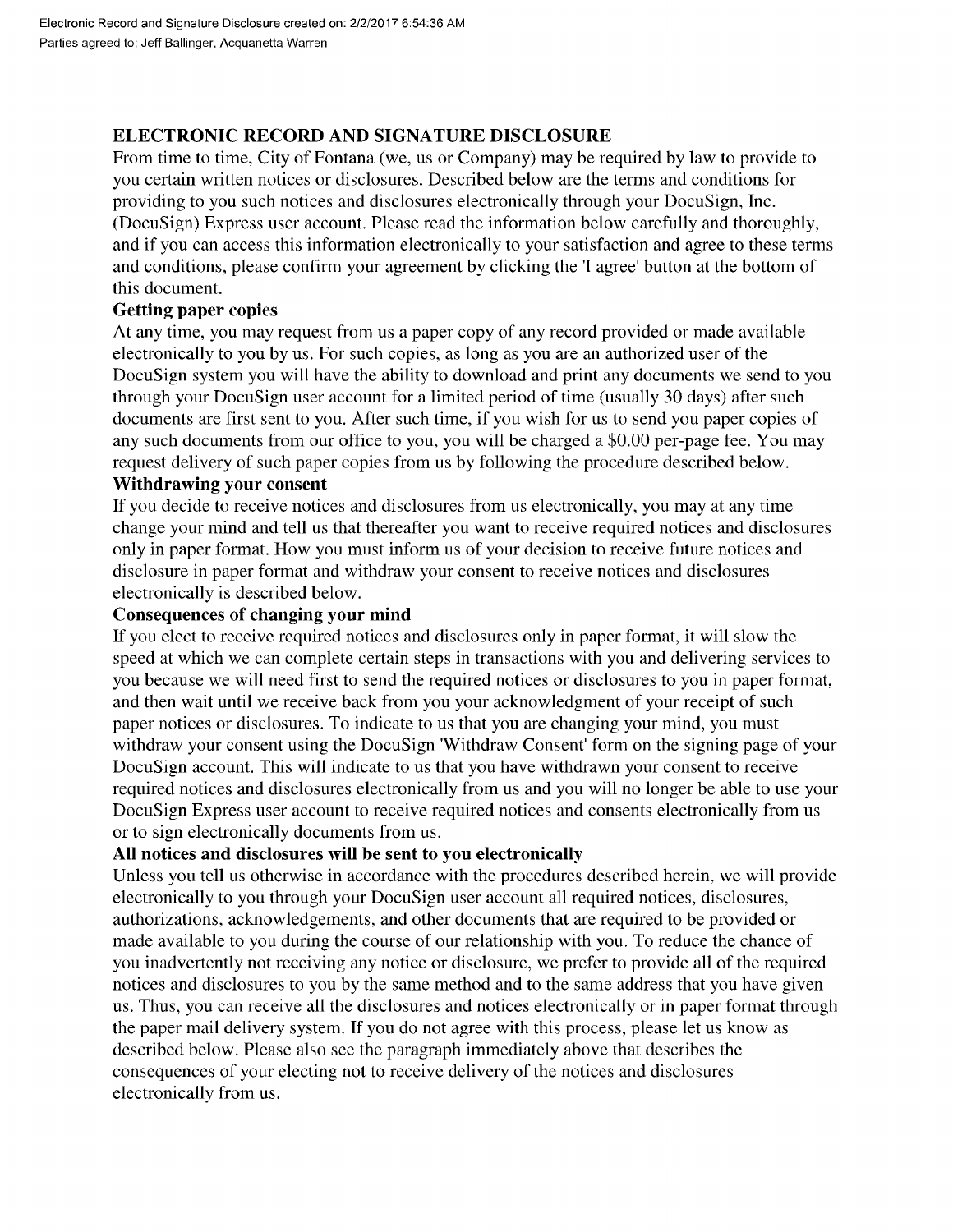### How to contact City of Fontana:

You may contact us to let us know of your changes as to how we may contact you electronically, to request paper copies of certain information from us, and to withdraw your prior consent to receive notices and disclosures electronically as follows:

To contact us by email send messages to: ctejeda@fontana. org

### To advise City of Fontana of your new e- mail address

To let us know of a change in your e- mail address where we should send notices and disclosures electronically to you, you must send an email message to us at ctejeda@fontana. org and in the body of such request you must state: your previous e- mail address, your new e- mail address. We do not require any other information from you to change your email address..

In addition, you must notify DocuSign, Inc to arrange for your new email address to be reflected in your DocuSign account by following the process for changing e- mail in DocuSign.

### To request paper copies from City of Fontana

To request delivery from us of paper copies of the notices and disclosures previously provided by us to you electronically, you must send us an e- mail to ctejeda@fontana. org and in the body of such request you must state your e- mail address, full name, US Postal address, and telephone number. We will bill you for any fees at that time, if any.

### To withdraw your consent with City of Fontana

To inform us that you no longer want to receive future notices and disclosures in electronic format you may:

i. decline to sign a document from within your DocuSign account, and on the subsequent page, select the check -box indicating you wish to withdraw your consent, or you may; ii. send us an e- mail to ctejeda@fontana. org and in the body of such request you must state your e- mail, full name, IS Postal Address, telephone number, and account number. We do not need any other information from you to withdraw consent.. The consequences of your withdrawing consent for online documents will be that transactions may take a longer time to process..

| <b>Operating Systems:</b>         | Windows2000? or WindowsXP?                   |
|-----------------------------------|----------------------------------------------|
| Browsers (for SENDERS):           | Internet Explorer 6.0? or above              |
| Browsers (for SIGNERS):           | Internet Explorer 6.0?, Mozilla FireFox 1.0, |
|                                   | NetScape 7.2 (or above)                      |
| Email:                            | Access to a valid email account              |
| Screen Resolution:                | $800 \times 600$ minimum                     |
| <b>Enabled Security Settings:</b> |                                              |
|                                   | •Allow per session cookies                   |
|                                   | •Users accessing the internet behind a Proxy |
|                                   | Server must enable HTTP 1.1 settings via     |
|                                   | proxy connection                             |

### Required hardware and software

These minimum requirements are subject to change. If these requirements change, we will provide you with an email message at the email address we have on file for you at that time providing you with the revised hardware and software requirements, at which time you will have the right to withdraw your consent.